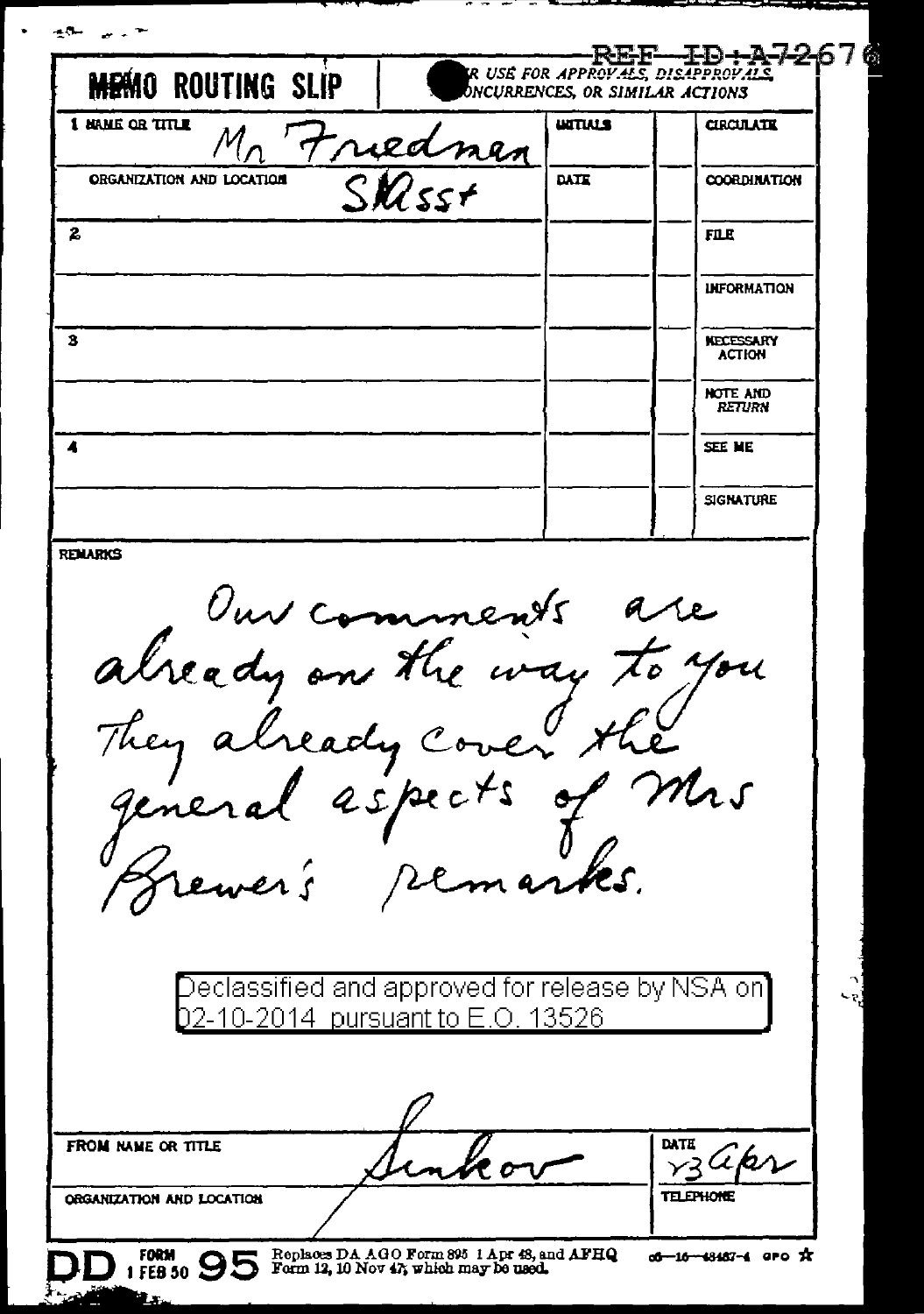| f<br>.,                                         |                                                                                       |                                 | E <del>' I</del> -D- <del>'-A-7-2-6-7-1</del><br>APPROVALS DISAPPROVALS<br>-1-67 |
|-------------------------------------------------|---------------------------------------------------------------------------------------|---------------------------------|----------------------------------------------------------------------------------|
| <b>MEMO ROUTING SLIP</b>                        | ER USE FL                                                                             | ONCURRENCES, OR SIMILAR ACTIONS |                                                                                  |
| 1 NAME OR TITLE<br>SINKO'                       |                                                                                       | <b>INITIALS</b>                 | <b>CIRCULATE</b>                                                                 |
| ORGANIZATION AND LOCATION                       |                                                                                       | <b>DATE</b>                     | <b>COORDINATION</b>                                                              |
| $\mathbf{z}$                                    |                                                                                       |                                 | <b>FILE</b>                                                                      |
|                                                 |                                                                                       |                                 | <b>INFORMATION</b>                                                               |
| з                                               |                                                                                       |                                 | <b>NECESSARY</b><br><b>ACTION</b>                                                |
|                                                 |                                                                                       |                                 | <b>NOTE AND</b><br><b>RETURN</b>                                                 |
| 4                                               |                                                                                       |                                 | SEE ME                                                                           |
|                                                 |                                                                                       |                                 | <b>SIGNATURE</b>                                                                 |
| O<br>$\mathfrak o$                              | سمت                                                                                   |                                 |                                                                                  |
| FROM NAME OR TITLE<br>ORGANIZATION AND LOCATION | vedman                                                                                |                                 | DATE<br>יעמד                                                                     |
| FORM C                                          | Replaces DA AGO Form 895, 1 Apr 48, and AFHQ<br>Form 12, 10 Nov 47 which may be used. |                                 | dd—16—48487—4 ero ☆                                                              |

 $\tilde{\phantom{a}}$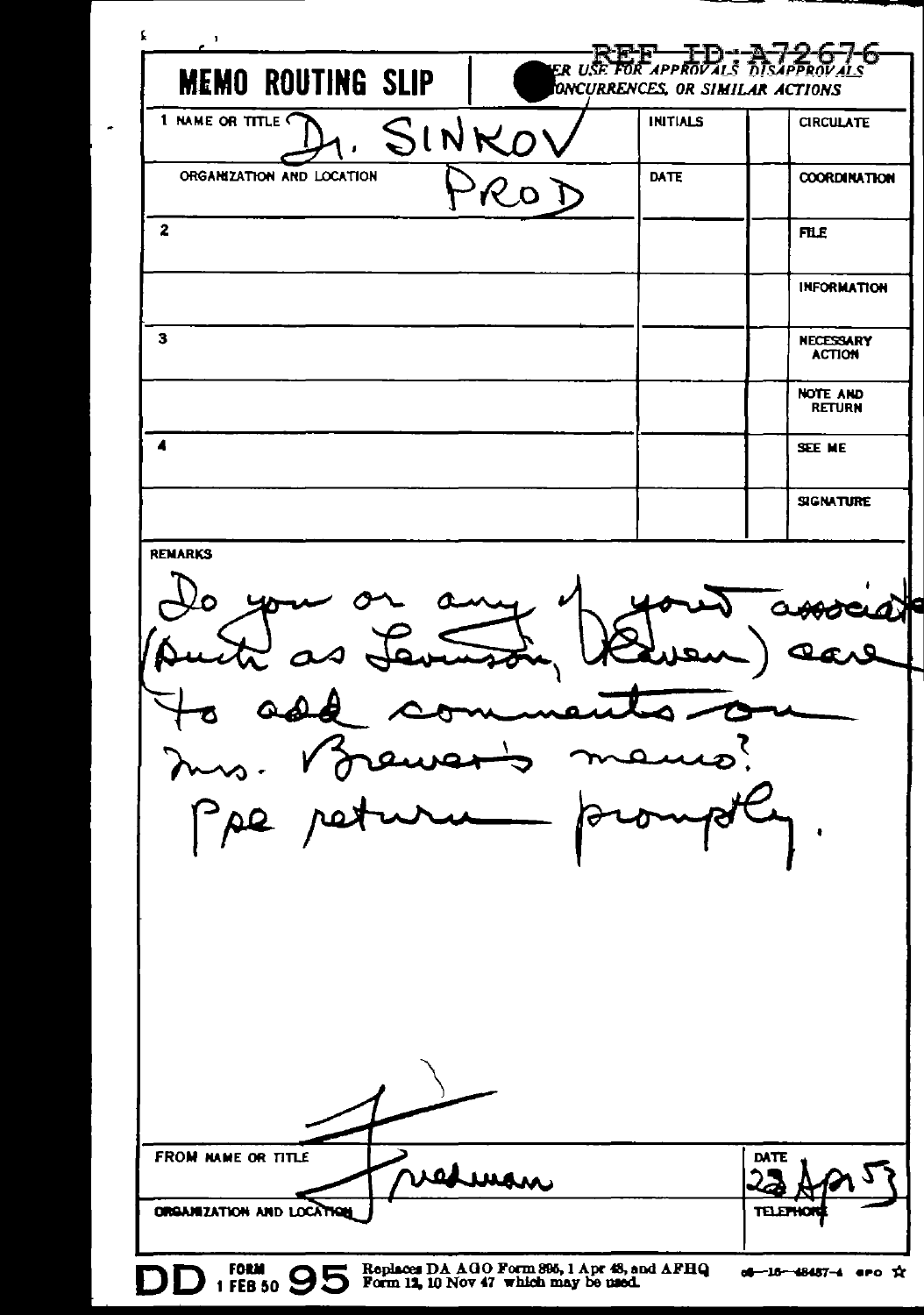REF ID: A72676 STANDARD FORM NO. 64 Office Memorandum . UNITED STATES GOVERNMENT 10 Juin Fincolman DATE 13/4/53 FROM W.H. TURNER, VR. SUBJECT 1) Herewith 2/3's of the comments represented. Tully will be an jury clerky for another 2-3 weeks, Thoughtyou might like the eviloued comments now vätte Than ofte his veter. His well follow the system with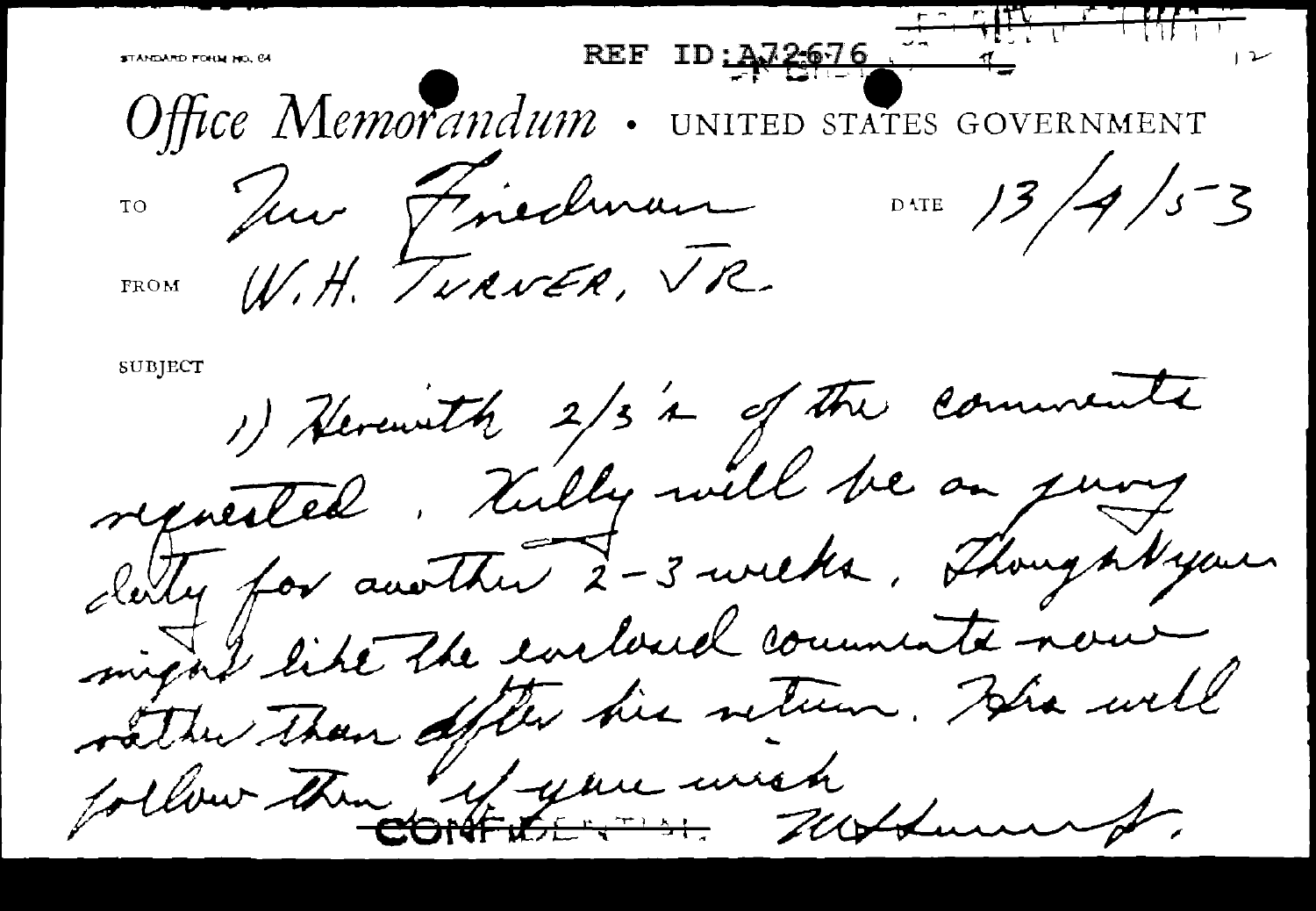9 April 1953

MEMORANDUM FOR MR. W. F. FRIEDMAN

SECURITY INFORM. IT THE CONFIDER RILL D : A72676

 $CONTIDENTIAL - SECIRITY$ 

Subject: SCAMP, Mrs. Brewer's Comments on.

l. Clearance is a severe handicap. So is security after the clearances are made.

- 2. The Los Angeles area has many things to recommend it.
	- a) Many mathematicians spend their summers there, so that the mathematical community is active and stimulating.
	- b) The summer climate and the surrounding attractions are such that a scientist can accept this summer employment and feel that he is not cheating his family out of a vacation by so doing.
	- c) The number of other places offering the Bare minimum of office space, library, temporary housing, and computer is very limited.

 $3.$  I agree that there is a certain confusion of objectives. The interest in computers is to make quickly available to operations any techniques invented. But the main object is to invent techniques.

4. I agree wholeheartedly.

Assistant Chief Yor Research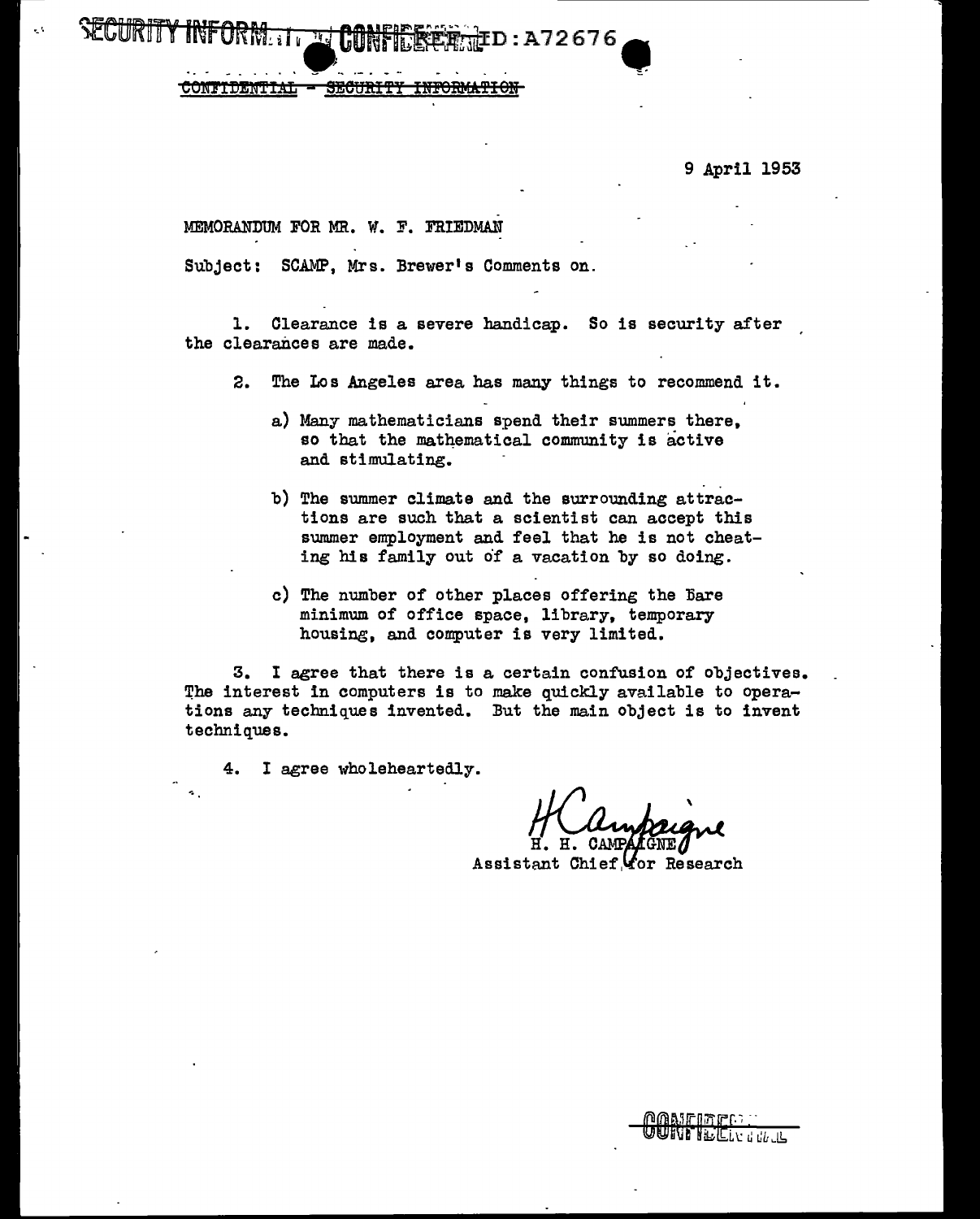<del>OONFIDENTIAL</del> **SECURITY** 

<del>in Orm</del>

9 April 1953

## MEMORANDUM FOR MR. W. F. FRIEDMAN

Subject: Comment on Jane P. Brewer's comments on SCAMP 1953

I shall take up Mrs. Brewer's points in her order and shall use her numbering.

1. I concur. However, we are endeavoring to rectify this with the help of NSA-16.

2. I disagree. Los Angeles offers much more than Washington. It offers an attractive location to mathematicians and this is essential to the success of SCAMP. Furthermore, we are not interested in having a greater number of NSA employees participating. In SCAMP we are primarily interested in getting outside participation.

3. I disagree. The problem of how to use computers properly is basic to the Agency but should not be discussed completely, at this time. However, Mrs. Brewer is suffering under the same delusion that too many people in NSA are. It is not true that cryptanalysts who do not know what computers can do or how they work can solve a problem and then present it to a programmer. The existence of high-speed computers has changed the definition of solution. If members of SCAMP are going to develop techniques for solving Agency problems they must understand the definition of solution and this implies understanding something about computers and programming.

4. I agree. We are preparing a list of problems to present to the members of SCAMP along with the write-up of last year's work on Finite Projective Planes and a new write-up on problems in Convex Bodies.

R a Leibler

R. A. LEIBLER Chief Mathematical Research Division

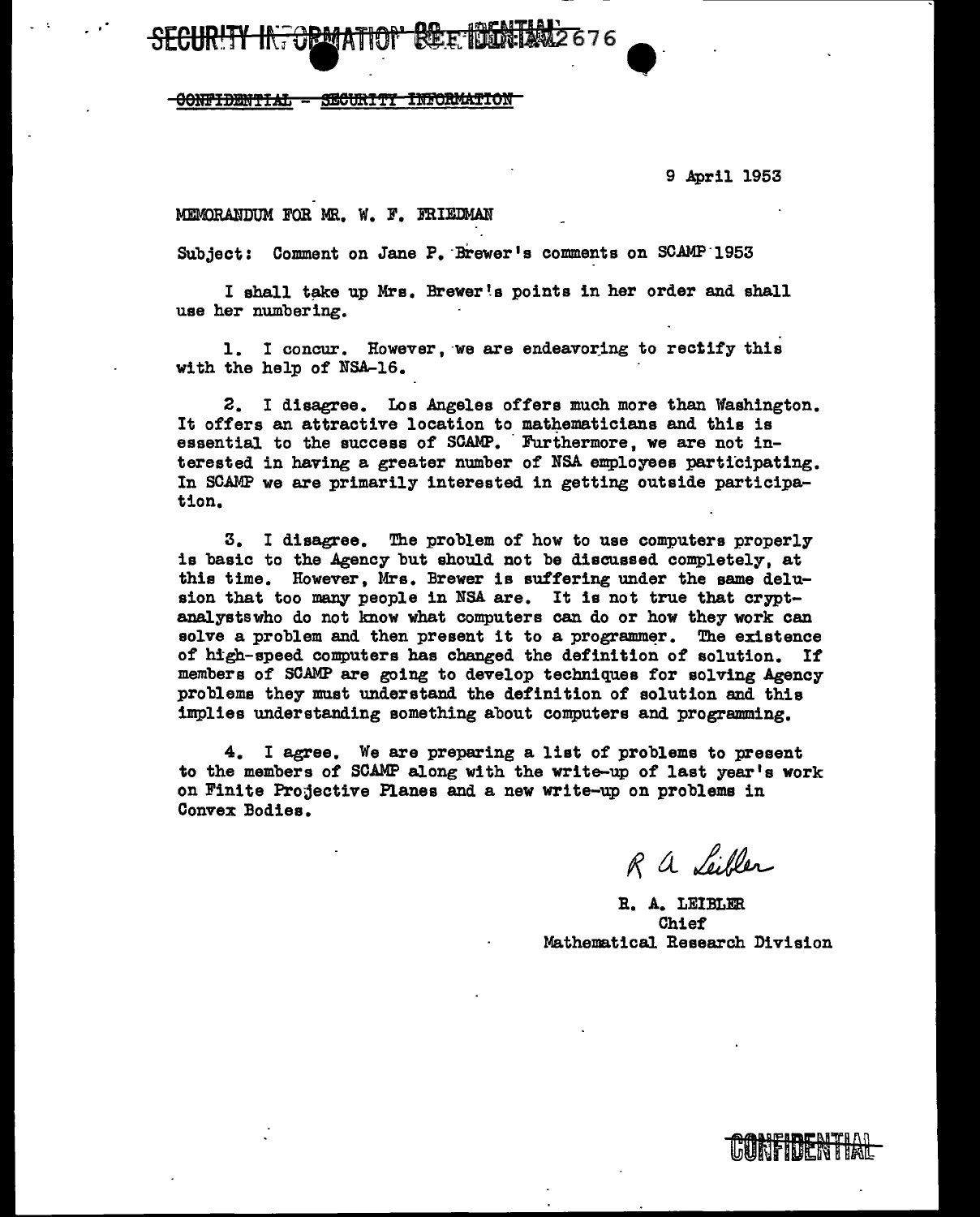| <sup>5</sup> 1 NAME OR TITLE<br>Mr. Friedman                                                                                                                                                                                                                                                   | <b>INITIALS</b> | <b>CIRCULATE</b>           |
|------------------------------------------------------------------------------------------------------------------------------------------------------------------------------------------------------------------------------------------------------------------------------------------------|-----------------|----------------------------|
| ORGANIZATION AND LOCATION                                                                                                                                                                                                                                                                      | DATE            | <b>COORDINATION</b>        |
| $\boldsymbol{z}$<br>eibler :                                                                                                                                                                                                                                                                   |                 | <b>FILE</b>                |
|                                                                                                                                                                                                                                                                                                | へつめ             | <b>INFORMATION</b>         |
| з                                                                                                                                                                                                                                                                                              |                 | NECESSARY<br><b>ACTION</b> |
|                                                                                                                                                                                                                                                                                                |                 | NOTE AND<br><b>RETURN</b>  |
| 4                                                                                                                                                                                                                                                                                              |                 | SEE ME                     |
|                                                                                                                                                                                                                                                                                                |                 | <b>SIGNATURE</b>           |
| <b>REMARKS</b><br>None of my people is interested in attending<br>SCAMP 1953 if it is to be held far from Washington.<br>Mrs. Jane Brewer, who took part in SCAMP 1952, has<br>given me some comments which I inclose, since<br>they may be of use in planning for this year or<br>the future. |                 |                            |
| $2,3,4$ - for comment                                                                                                                                                                                                                                                                          | wðF             |                            |
|                                                                                                                                                                                                                                                                                                |                 |                            |
| <b>FROM NAME OF</b><br>tuha                                                                                                                                                                                                                                                                    |                 | DATE<br>4/3/53             |